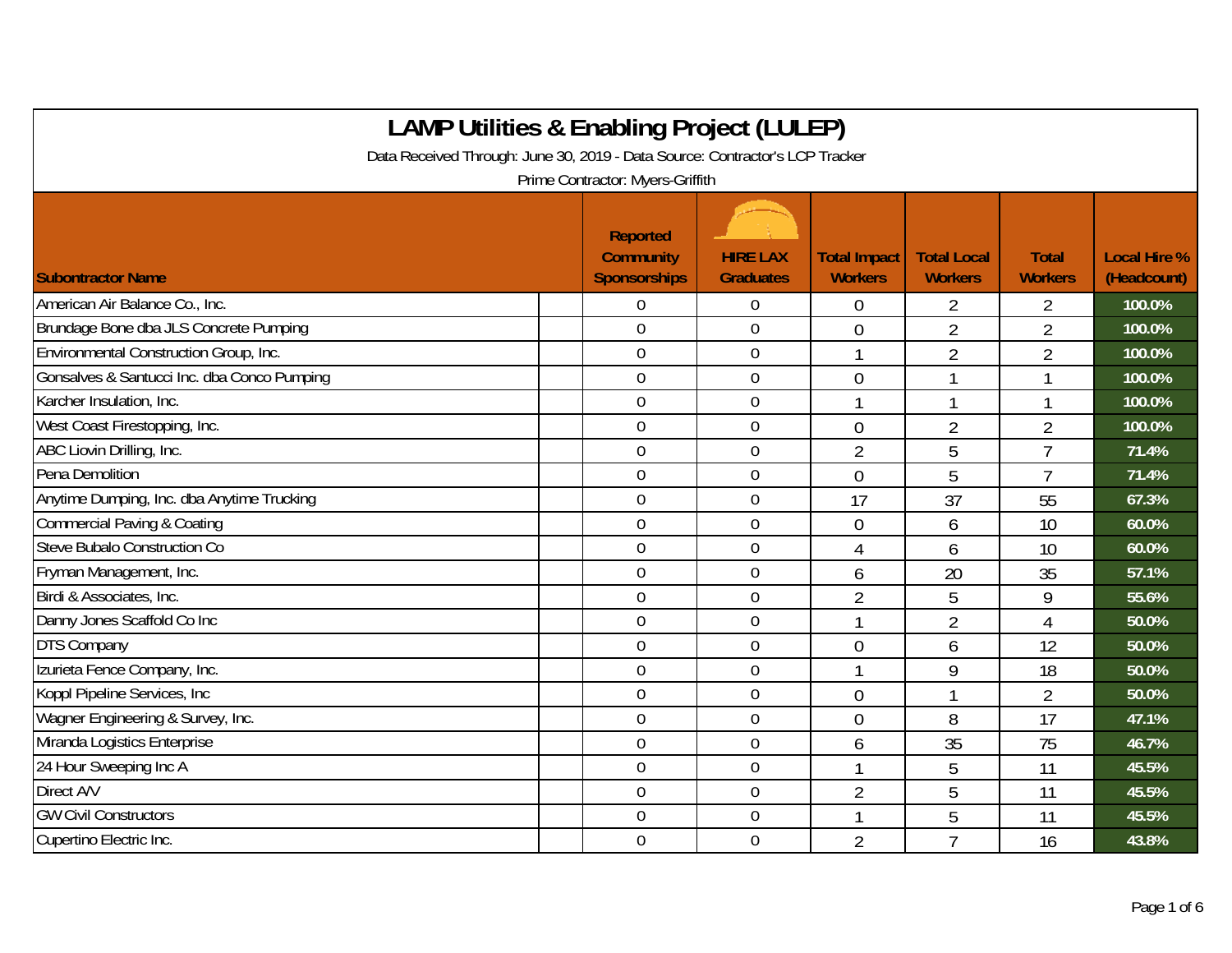| <b>LAMP Utilities &amp; Enabling Project (LULEP)</b><br>Data Received Through: June 30, 2019 - Data Source: Contractor's LCP Tracker<br>Prime Contractor: Myers-Griffith |                                                     |                                     |                                       |                                      |                                |                                    |  |  |
|--------------------------------------------------------------------------------------------------------------------------------------------------------------------------|-----------------------------------------------------|-------------------------------------|---------------------------------------|--------------------------------------|--------------------------------|------------------------------------|--|--|
| <b>Subontractor Name</b>                                                                                                                                                 | Reported<br><b>Community</b><br><b>Sponsorships</b> | <b>HIRE LAX</b><br><b>Graduates</b> | <b>Total Impact</b><br><b>Workers</b> | <b>Total Local</b><br><b>Workers</b> | <b>Total</b><br><b>Workers</b> | <b>Local Hire %</b><br>(Headcount) |  |  |
| Associated Ready Mix Concrete Inc.                                                                                                                                       | $\overline{0}$                                      | $\boldsymbol{0}$                    | 4                                     | 12                                   | 28                             | 42.9%                              |  |  |
| <b>Axion Group</b>                                                                                                                                                       | $\overline{0}$                                      | $\mathbf 0$                         | $\overline{0}$                        | 3                                    | $\overline{1}$                 | 42.9%                              |  |  |
| J.V Land Clearing Co., Inc.                                                                                                                                              | $\mathbf 0$                                         | $\boldsymbol{0}$                    |                                       | 6                                    | 14                             | 42.9%                              |  |  |
| Resource Environmental, Inc.                                                                                                                                             | $\boldsymbol{0}$                                    | $\boldsymbol{0}$                    | $\overline{2}$                        | 18                                   | 44                             | 40.9%                              |  |  |
| A1 Management & Inspection, Inc.                                                                                                                                         | $\overline{0}$                                      | $\overline{0}$                      |                                       | $\overline{2}$                       | 5                              | 40.0%                              |  |  |
| Alert Insulation Co., Inc.                                                                                                                                               | $\mathbf 0$                                         | $\boldsymbol{0}$                    | $\overline{0}$                        | 4                                    | 10                             | 40.0%                              |  |  |
| Pan-Pacific Mechanical                                                                                                                                                   | $\mathbf 0$                                         | $\mathbf 0$                         | $\overline{0}$                        | $\overline{2}$                       | 5                              | 40.0%                              |  |  |
| Rosendin Electric                                                                                                                                                        | $\overline{0}$                                      | $\mathbf 0$                         | 3                                     | 4                                    | 10                             | 40.0%                              |  |  |
| Terra Pave, Inc.                                                                                                                                                         | $\boldsymbol{0}$                                    | $\boldsymbol{0}$                    |                                       | 4                                    | 10                             | 40.0%                              |  |  |
| B & D Equipment Rental, Inc.                                                                                                                                             | $\mathbf 0$                                         | $\boldsymbol{0}$                    | $\mathbf 0$                           | 14                                   | 37                             | 37.8%                              |  |  |
| Corradini Corp.                                                                                                                                                          | $\mathbf 0$                                         | $\mathbf 0$                         |                                       | 4                                    | 11                             | 36.4%                              |  |  |
| GGG Demolition, Inc.                                                                                                                                                     | $\overline{0}$                                      | $\mathbf 0$                         | $\overline{0}$                        | 4                                    | 11                             | 36.4%                              |  |  |
| Psomas                                                                                                                                                                   | $\overline{0}$                                      | $\mathbf 0$                         | $\overline{0}$                        | 4                                    | 11                             | 36.4%                              |  |  |
| <b>Griffith Company</b>                                                                                                                                                  | $\overline{2}$                                      | $\mathbf{1}$                        | 12                                    | 58                                   | 161                            | 36.0%                              |  |  |
| Comet Electric, Inc.                                                                                                                                                     | $\overline{0}$                                      | $\boldsymbol{0}$                    |                                       | 28                                   | 78                             | 35.9%                              |  |  |
| <b>Red Hawk Services</b>                                                                                                                                                 | $\overline{0}$                                      | $\mathbf 0$                         | 3                                     | 6                                    | 17                             | 35.3%                              |  |  |
| <b>Taft Electric Company</b>                                                                                                                                             | $\overline{0}$                                      | $\mathbf 0$                         | 6                                     | 13                                   | 37                             | 35.1%                              |  |  |
| Concrete Coring Company                                                                                                                                                  | $\mathbf 0$                                         | $\boldsymbol{0}$                    |                                       | 9                                    | 26                             | 34.6%                              |  |  |
| Myers & Sons Griffith, JV                                                                                                                                                | 3                                                   | $\overline{2}$                      | 9                                     | 39                                   | 114                            | 34.2%                              |  |  |
| Building Electronic Controls, Inc.                                                                                                                                       | $\overline{0}$                                      | $\boldsymbol{0}$                    | $\overline{0}$                        | $\overline{2}$                       | 6                              | 33.3%                              |  |  |
| <b>GAMA Contracting Services, Inc.</b>                                                                                                                                   | $\mathbf 0$                                         | $\boldsymbol{0}$                    | $\overline{0}$                        | $\overline{2}$                       | 6                              | 33.3%                              |  |  |
| Global Modular Inc.                                                                                                                                                      | $\overline{0}$                                      | $\mathbf 0$                         | $\overline{0}$                        | 3                                    | 9                              | 33.3%                              |  |  |
| Royal Electric Company                                                                                                                                                   | $\overline{0}$                                      | $\boldsymbol{0}$                    | $\theta$                              | 1                                    | 3                              | 33.3%                              |  |  |
| Techniquex, Inc.                                                                                                                                                         | $\mathbf 0$                                         | $\boldsymbol{0}$                    | $\overline{0}$                        | $\overline{2}$                       | 6                              | 33.3%                              |  |  |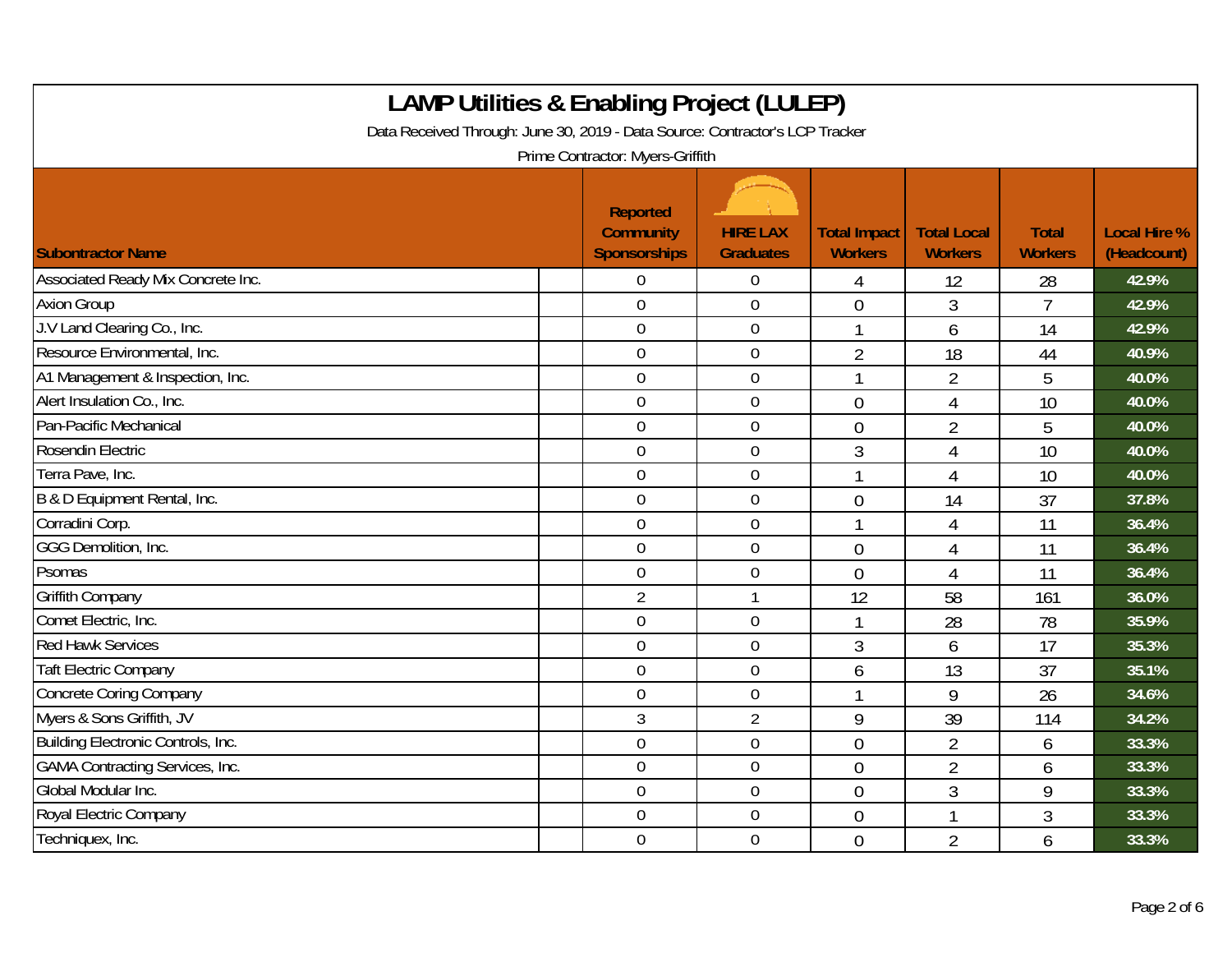| <b>LAMP Utilities &amp; Enabling Project (LULEP)</b><br>Data Received Through: June 30, 2019 - Data Source: Contractor's LCP Tracker<br>Prime Contractor: Myers-Griffith |                                                     |                                     |                                       |                                      |                                |                                    |  |  |
|--------------------------------------------------------------------------------------------------------------------------------------------------------------------------|-----------------------------------------------------|-------------------------------------|---------------------------------------|--------------------------------------|--------------------------------|------------------------------------|--|--|
| <b>Subontractor Name</b>                                                                                                                                                 | Reported<br><b>Community</b><br><b>Sponsorships</b> | <b>HIRE LAX</b><br><b>Graduates</b> | <b>Total Impact</b><br><b>Workers</b> | <b>Total Local</b><br><b>Workers</b> | <b>Total</b><br><b>Workers</b> | <b>Local Hire %</b><br>(Headcount) |  |  |
| Versatile Coatings Inc.                                                                                                                                                  | $\Omega$                                            | $\boldsymbol{0}$                    | 0                                     | 4                                    | 12                             | 33.3%                              |  |  |
| Myers & Sons Construction LP                                                                                                                                             | $\overline{0}$                                      | $\overline{0}$                      |                                       | 13                                   | 41                             | 31.7%                              |  |  |
| Crown Fence Co                                                                                                                                                           | $\overline{0}$                                      | $\boldsymbol{0}$                    |                                       | 12                                   | 38                             | 31.6%                              |  |  |
| ISEC, Inc.                                                                                                                                                               | $\mathbf 0$                                         | $\mathbf 0$                         | $\overline{2}$                        | 11                                   | 35                             | 31.4%                              |  |  |
| Matrix Environmental, Inc.                                                                                                                                               | $\overline{0}$                                      | $\overline{0}$                      | $\overline{0}$                        | 5                                    | 17                             | 29.4%                              |  |  |
| Anderson Charnesky Structural Steel, Inc.                                                                                                                                | $\overline{0}$                                      | $\boldsymbol{0}$                    | $\overline{0}$                        | $\overline{2}$                       | $\overline{7}$                 | 28.6%                              |  |  |
| CMB Structures, Inc.                                                                                                                                                     | $\overline{0}$                                      | $\mathbf 0$                         | $\overline{0}$                        | $\overline{2}$                       | $\overline{7}$                 | 28.6%                              |  |  |
| N-U Enterprise                                                                                                                                                           | $\overline{0}$                                      | $\mathbf 0$                         |                                       | 8                                    | 28                             | 28.6%                              |  |  |
| Wilson & Hampton Painting Contractors                                                                                                                                    | $\overline{0}$                                      | $\boldsymbol{0}$                    |                                       | $\overline{2}$                       | $\overline{7}$                 | 28.6%                              |  |  |
| <b>ABC Resources</b>                                                                                                                                                     | $\mathbf 0$                                         | $\mathbf 0$                         | $\overline{2}$                        | 5                                    | 18                             | 27.8%                              |  |  |
| Max Out Inc.                                                                                                                                                             | $\overline{0}$                                      | $\mathbf 0$                         | $\overline{4}$                        | 9                                    | 34                             | 26.5%                              |  |  |
| AMPCO Landscape, Inc.                                                                                                                                                    | $\overline{0}$                                      | $\mathbf 0$                         | $\overline{0}$                        | $\overline{2}$                       | 8                              | 25.0%                              |  |  |
| <b>DC Traffic Control</b>                                                                                                                                                | $\overline{0}$                                      | $\mathbf 0$                         | $\mathbf 0$                           | $\overline{2}$                       | 8                              | 25.0%                              |  |  |
| <b>LNA Concrete Structures, Inc.</b>                                                                                                                                     | $\mathbf 0$                                         | 0                                   | $\mathbf 0$                           | 4                                    | 16                             | 25.0%                              |  |  |
| Mike Hixson Backhoe Service, Inc.                                                                                                                                        | $\mathbf 0$                                         | $\boldsymbol{0}$                    | $\overline{0}$                        | $\overline{2}$                       | 8                              | 25.0%                              |  |  |
| RMA Group, Inc.                                                                                                                                                          | $\overline{0}$                                      | $\boldsymbol{0}$                    | 3                                     | 5                                    | 20                             | 25.0%                              |  |  |
| <b>SC Building Materials</b>                                                                                                                                             | $\mathbf 0$                                         | 0                                   |                                       | $\overline{2}$                       | 8                              | 25.0%                              |  |  |
| So-Cal Insulation, Inc.                                                                                                                                                  | $\mathbf 0$                                         | $\mathbf 0$                         |                                       | 1                                    | $\overline{4}$                 | 25.0%                              |  |  |
| Twining, Inc                                                                                                                                                             | $\overline{0}$                                      | $\boldsymbol{0}$                    |                                       | 5                                    | 22                             | 22.7%                              |  |  |
| Giroux Glass, Inc.                                                                                                                                                       | $\mathbf 0$                                         | 0                                   | $\overline{0}$                        | $\overline{2}$                       | 9                              | 22.2%                              |  |  |
| Meadows Sheet Metal & Air Conditioning, Inc                                                                                                                              | $\mathbf 0$                                         | $\boldsymbol{0}$                    | $\overline{2}$                        | 10                                   | 45                             | 22.2%                              |  |  |
| Blois Construction, Inc.                                                                                                                                                 | $\mathbf 0$                                         | $\boldsymbol{0}$                    | $\overline{4}$                        | 15                                   | 69                             | 21.7%                              |  |  |
| Cosco Fire Protection, Inc.                                                                                                                                              | 0                                                   | $\boldsymbol{0}$                    | $\overline{0}$                        | 5                                    | 23                             | 21.7%                              |  |  |
| Sterndahl Enterprises, Inc.                                                                                                                                              | $\overline{0}$                                      | $\mathbf 0$                         | $\overline{2}$                        | 6                                    | 28                             | 21.4%                              |  |  |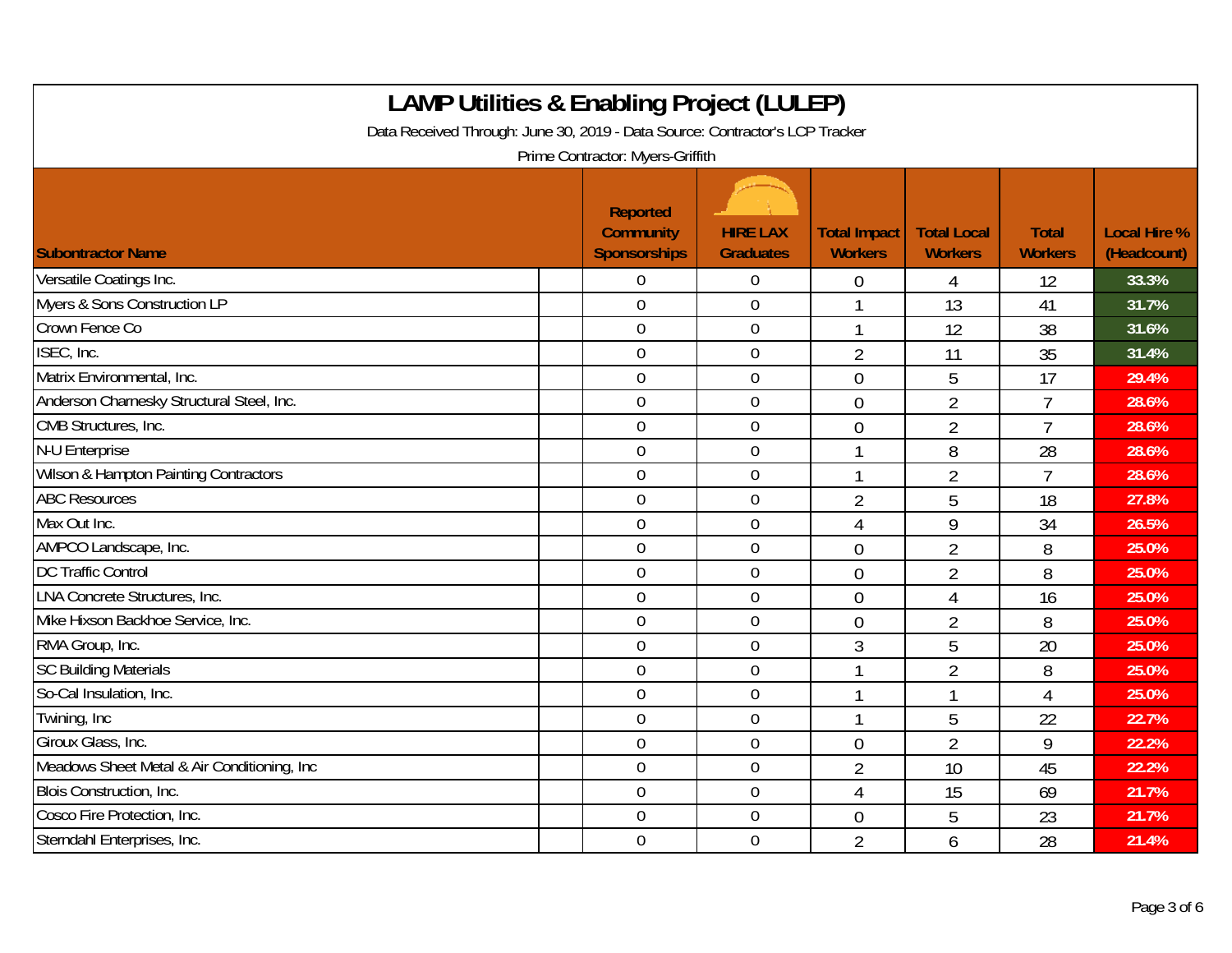| <b>LAMP Utilities &amp; Enabling Project (LULEP)</b><br>Data Received Through: June 30, 2019 - Data Source: Contractor's LCP Tracker<br>Prime Contractor: Myers-Griffith |            |                                                     |                                     |                                       |                                      |                                |                                    |  |
|--------------------------------------------------------------------------------------------------------------------------------------------------------------------------|------------|-----------------------------------------------------|-------------------------------------|---------------------------------------|--------------------------------------|--------------------------------|------------------------------------|--|
| <b>Subontractor Name</b>                                                                                                                                                 |            | Reported<br><b>Community</b><br><b>Sponsorships</b> | <b>HIRE LAX</b><br><b>Graduates</b> | <b>Total Impact</b><br><b>Workers</b> | <b>Total Local</b><br><b>Workers</b> | <b>Total</b><br><b>Workers</b> | <b>Local Hire %</b><br>(Headcount) |  |
| <b>Century Sweeping</b>                                                                                                                                                  |            | $\Omega$                                            | $\mathbf 0$                         | $\theta$                              |                                      | 5                              | 20.0%                              |  |
| Fehoko Concrete Inc                                                                                                                                                      | <b>NEW</b> | $\overline{0}$                                      | $\mathbf 0$                         | $\mathbf 1$                           | 3                                    | 15                             | 20.0%                              |  |
| Pacific Waterproofing & Restoration, Inc.                                                                                                                                |            | $\mathbf 0$                                         | $\boldsymbol{0}$                    | $\overline{0}$                        | $\mathbf{1}$                         | 5                              | 20.0%                              |  |
| Penhall Co                                                                                                                                                               |            | $\overline{0}$                                      | $\mathbf 0$                         | $\theta$                              |                                      | 5                              | 20.0%                              |  |
| <b>T&amp;M Construction</b>                                                                                                                                              |            | $\mathbf 0$                                         | $\mathbf 0$                         | $\overline{0}$                        |                                      | 5                              | 20.0%                              |  |
| Michels Pipeline Construction; a div. of Michels Corporation                                                                                                             |            | $\mathbf 0$                                         | $\mathbf 0$                         | $\mathfrak{Z}$                        | 13                                   | 69                             | 18.8%                              |  |
| BC Rentals, Inc. dba BC Traffic Specialist                                                                                                                               |            | $\overline{0}$                                      | $\overline{0}$                      | $\Omega$                              | 3                                    | 16                             | 18.8%                              |  |
| Sully-Miller Contracting Company                                                                                                                                         |            | $\overline{0}$                                      | $\mathbf 0$                         | $\overline{0}$                        | 10                                   | 57                             | 17.5%                              |  |
| Nor Cal Pipeline Services                                                                                                                                                |            | $\mathbf 0$                                         | $\boldsymbol{0}$                    | $\mathbf{1}$                          | 6                                    | 35                             | 17.1%                              |  |
| <b>Granstrom Masonry Inc</b>                                                                                                                                             |            | $\mathbf 0$                                         | $\boldsymbol{0}$                    | $\overline{0}$                        |                                      | 6                              | 16.7%                              |  |
| Smithson Electric, Inc.                                                                                                                                                  |            | $\overline{0}$                                      | $\overline{0}$                      | $\theta$                              |                                      | 6                              | 16.7%                              |  |
| Southcoast Acoustical Interiors, Inc.                                                                                                                                    |            | $\mathbf 0$                                         | $\boldsymbol{0}$                    | $\overline{0}$                        | 3                                    | 18                             | 16.7%                              |  |
| Util-Locate                                                                                                                                                              |            | $\overline{0}$                                      | $\overline{0}$                      | $\mathbf 1$                           |                                      | 6                              | 16.7%                              |  |
| Bali Construction, Inc.                                                                                                                                                  |            | $\mathbf 0$                                         | $\mathbf 0$                         | 3                                     | 8                                    | 53                             | 15.1%                              |  |
| Zefiro Corporation                                                                                                                                                       |            | $\mathbf 0$                                         | $\boldsymbol{0}$                    | $\mathbf{1}$                          | 5                                    | 34                             | 14.7%                              |  |
| <b>DRS</b> Rebar Inc                                                                                                                                                     |            | $\overline{0}$                                      | $\boldsymbol{0}$                    | $\overline{0}$                        |                                      | $\overline{7}$                 | 14.3%                              |  |
| G&F Concrete Cutting, Inc.                                                                                                                                               |            | $\overline{0}$                                      | $\mathbf 0$                         | $\overline{0}$                        | $\overline{2}$                       | 14                             | 14.3%                              |  |
| 2R Drilling, Inc.                                                                                                                                                        |            | $\mathbf 0$                                         | $\mathbf 0$                         | $\mathbf{1}$                          | 1                                    | 8                              | 12.5%                              |  |
| Crosstown Electrical & Data, Inc.                                                                                                                                        |            | $\overline{0}$                                      | $\mathbf 0$                         | $\theta$                              |                                      | 8                              | 12.5%                              |  |
| Upland Contracting, Inc.                                                                                                                                                 |            | $\overline{0}$                                      | $\mathbf 0$                         | $\overline{0}$                        |                                      | 8                              | 12.5%                              |  |
| G. O. Rodriguez Trucking, Inc.                                                                                                                                           |            | $\mathbf 0$                                         | $\boldsymbol{0}$                    | $\overline{0}$                        | 5                                    | 41                             | 12.2%                              |  |
| Crane Rental Service, Inc.                                                                                                                                               |            | $\overline{0}$                                      | $\mathbf 0$                         | $\mathbf 1$                           | 1                                    | 9                              | 11.1%                              |  |
| Los Angeles Signal Construction, Inc.                                                                                                                                    |            | $\mathbf 0$                                         | $\mathbf 0$                         | $\overline{0}$                        |                                      | 9                              | 11.1%                              |  |
| R.J. Lalonde, Inc                                                                                                                                                        |            | $\mathbf 0$                                         | $\mathbf 0$                         | 1                                     |                                      | 9                              | 11.1%                              |  |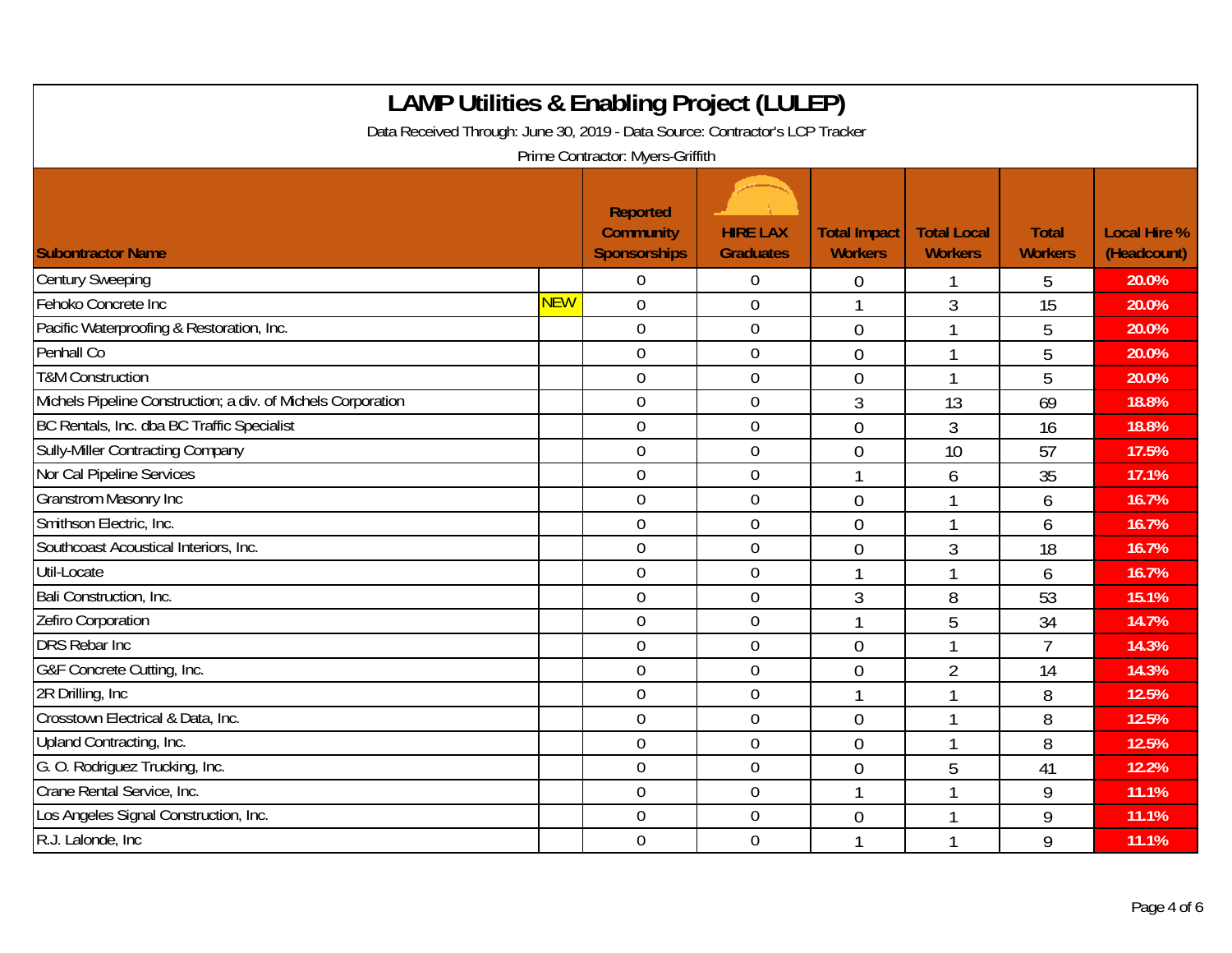| <b>LAMP Utilities &amp; Enabling Project (LULEP)</b><br>Data Received Through: June 30, 2019 - Data Source: Contractor's LCP Tracker<br>Prime Contractor: Myers-Griffith |                                                     |                                     |                                       |                                      |                                |                                    |  |  |
|--------------------------------------------------------------------------------------------------------------------------------------------------------------------------|-----------------------------------------------------|-------------------------------------|---------------------------------------|--------------------------------------|--------------------------------|------------------------------------|--|--|
| <b>Subontractor Name</b>                                                                                                                                                 | Reported<br><b>Community</b><br><b>Sponsorships</b> | <b>HIRE LAX</b><br><b>Graduates</b> | <b>Total Impact</b><br><b>Workers</b> | <b>Total Local</b><br><b>Workers</b> | <b>Total</b><br><b>Workers</b> | <b>Local Hire %</b><br>(Headcount) |  |  |
| Ferreira Construction Co, Inc.                                                                                                                                           | $\Omega$                                            | $\boldsymbol{0}$                    |                                       | 5                                    | 46                             | 10.9%                              |  |  |
| Badger Daylighting Corp.                                                                                                                                                 | $\overline{0}$                                      | $\overline{0}$                      |                                       | 3                                    | 28                             | 10.7%                              |  |  |
| All American Asphalt                                                                                                                                                     | $\boldsymbol{0}$                                    | $\boldsymbol{0}$                    | 4                                     | 11                                   | 117                            | 9.4%                               |  |  |
| Anglemyer Crane Rental                                                                                                                                                   | $\mathbf 0$                                         | $\mathbf 0$                         | $\overline{0}$                        | $\overline{0}$                       | 1                              | 0.0%                               |  |  |
| Asphalt, Fabric & Engineering, Inc.                                                                                                                                      | $\overline{0}$                                      | $\overline{0}$                      | $\overline{0}$                        | $\overline{0}$                       | 3                              | 0.0%                               |  |  |
| Ayala Boring Inc                                                                                                                                                         | $\overline{0}$                                      | $\boldsymbol{0}$                    | $\overline{0}$                        | $\overline{0}$                       | $\overline{4}$                 | 0.0%                               |  |  |
| Bragg Crane Service (sub to Comet Electric)                                                                                                                              | $\overline{0}$                                      | $\mathbf 0$                         | $\theta$                              | $\overline{0}$                       | 3                              | 0.0%                               |  |  |
| Burros Backhoe Service, LLC                                                                                                                                              | $\overline{0}$                                      | $\boldsymbol{0}$                    | $\overline{0}$                        | $\overline{0}$                       | $\overline{2}$                 | 0.0%                               |  |  |
| C Below Inc                                                                                                                                                              | $\overline{0}$                                      | $\boldsymbol{0}$                    | $\overline{0}$                        | $\overline{0}$                       | 12                             | 0.0%                               |  |  |
| C.M. Peich, Inc.                                                                                                                                                         | $\mathbf 0$                                         | $\overline{0}$                      | $\theta$                              | $\overline{0}$                       | 6                              | 0.0%                               |  |  |
| Calmex Engineering, Inc.                                                                                                                                                 | $\overline{0}$                                      | $\mathbf 0$                         | $\overline{0}$                        | $\overline{0}$                       | 1                              | 0.0%                               |  |  |
| Cell-Crete Corporation                                                                                                                                                   | $\mathbf 0$                                         | $\mathbf 0$                         | $\theta$                              | $\overline{0}$                       | 3                              | 0.0%                               |  |  |
| CGO Construction Company, Inc.                                                                                                                                           | $\overline{0}$                                      | $\mathbf 0$                         | $\overline{0}$                        | $\mathbf 0$                          | 3                              | 0.0%                               |  |  |
| Cindy Trump, Inc., DBA Lindys Cold Planing                                                                                                                               | $\overline{0}$                                      | $\mathbf 0$                         | $\overline{0}$                        | $\overline{0}$                       | 8                              | 0.0%                               |  |  |
| Commercial Scaffolding of CA, Inc.                                                                                                                                       | $\mathbf 0$                                         | $\boldsymbol{0}$                    | $\overline{0}$                        | $\overline{0}$                       | 4                              | 0.0%                               |  |  |
| Connor Concrete Cutting and Coring                                                                                                                                       | $\overline{0}$                                      | $\boldsymbol{0}$                    | $\mathbf 0$                           | $\overline{0}$                       | 8                              | 0.0%                               |  |  |
| Cornerstone Demolition Corp.                                                                                                                                             | $\overline{0}$                                      | $\mathbf 0$                         | $\overline{0}$                        | $\overline{0}$                       | 8                              | 0.0%                               |  |  |
| Dayton Certified Welding, Inc.                                                                                                                                           | $\mathbf 0$                                         | $\mathbf 0$                         | $\theta$                              | $\overline{0}$                       | $\overline{2}$                 | 0.0%                               |  |  |
| DeepScan, Inc.                                                                                                                                                           | $\overline{0}$                                      | $\overline{0}$                      | $\mathbf 0$                           | $\overline{0}$                       | $\overline{4}$                 | 0.0%                               |  |  |
| DJS General Contracting, Inc.                                                                                                                                            | $\mathbf 0$                                         | $\mathbf 0$                         | $\overline{0}$                        | $\overline{0}$                       | 5                              | 0.0%                               |  |  |
| Fine Grade Equipment, Inc.                                                                                                                                               | $\mathbf 0$                                         | $\boldsymbol{0}$                    | $\overline{0}$                        | $\overline{0}$                       | 6                              | 0.0%                               |  |  |
| Gregg Drilling & Testing, Inc.                                                                                                                                           | $\mathbf 0$                                         | $\overline{0}$                      | $\mathbf 0$                           | $\overline{0}$                       | 5                              | 0.0%                               |  |  |
| H.D. Construction Equipment, Inc.                                                                                                                                        | 0                                                   | 0                                   | $\overline{0}$                        | $\overline{0}$                       | $\overline{7}$                 | 0.0%                               |  |  |
| <b>Hydraulic Cranes LLC</b>                                                                                                                                              | $\overline{0}$                                      | $\mathbf 0$                         | $\theta$                              | $\overline{0}$                       | 1                              | 0.0%                               |  |  |